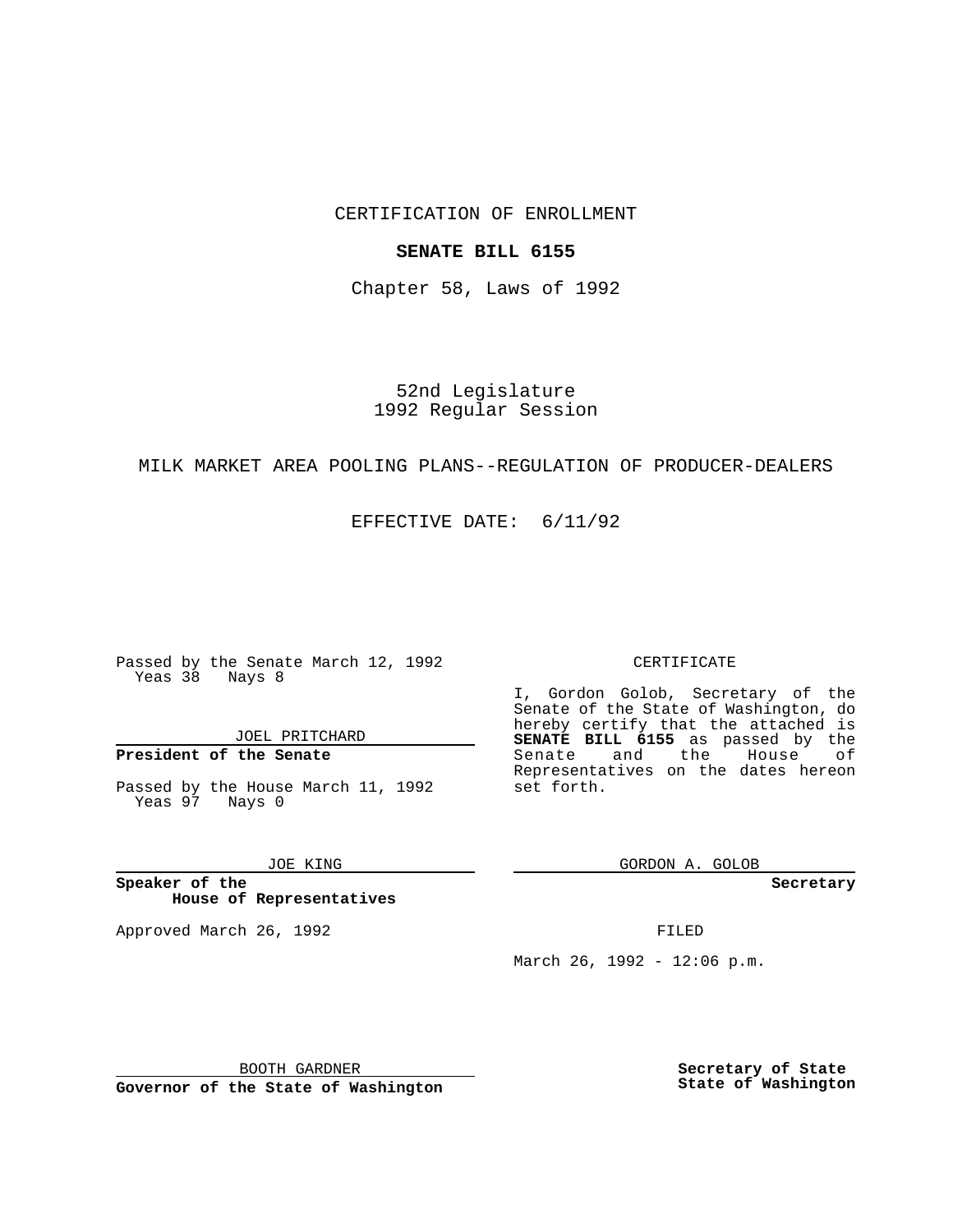# **SENATE BILL 6155** \_\_\_\_\_\_\_\_\_\_\_\_\_\_\_\_\_\_\_\_\_\_\_\_\_\_\_\_\_\_\_\_\_\_\_\_\_\_\_\_\_\_\_\_\_\_\_

\_\_\_\_\_\_\_\_\_\_\_\_\_\_\_\_\_\_\_\_\_\_\_\_\_\_\_\_\_\_\_\_\_\_\_\_\_\_\_\_\_\_\_\_\_\_\_

AS RECOMMENDED BY THE CONFERENCE COMMITTEE

Passed Legislature - 1992 Regular Session

**State of Washington 52nd Legislature 1992 Regular Session By** Senators Bailey, Gaspard, Anderson, Conner, Newhouse and Barr Read first time 01/20/92. Referred to Committee on Agriculture & Water Resources.

1 AN ACT Relating to state milk marketing orders; amending RCW 2 15.35.080, 41.06.084, 15.35.110, 15.35.150, and 15.35.310; and adding 3 a new section to chapter 15.35 RCW.

4 BE IT ENACTED BY THE LEGISLATURE OF THE STATE OF WASHINGTON:

5 **Sec. 1.** RCW 15.35.080 and 1991 c 239 s 4 are each amended to read 6 as follows:

7 For the purposes of this chapter:

8 (1) "Department" means the department of agriculture of the state 9 of Washington;

10 (2) "Director" means the director of the department or the 11 director's duly appointed representative;

12 (3) "Person" means a natural person, individual, firm, partnership, 13 corporation, company, society, and association, and every officer,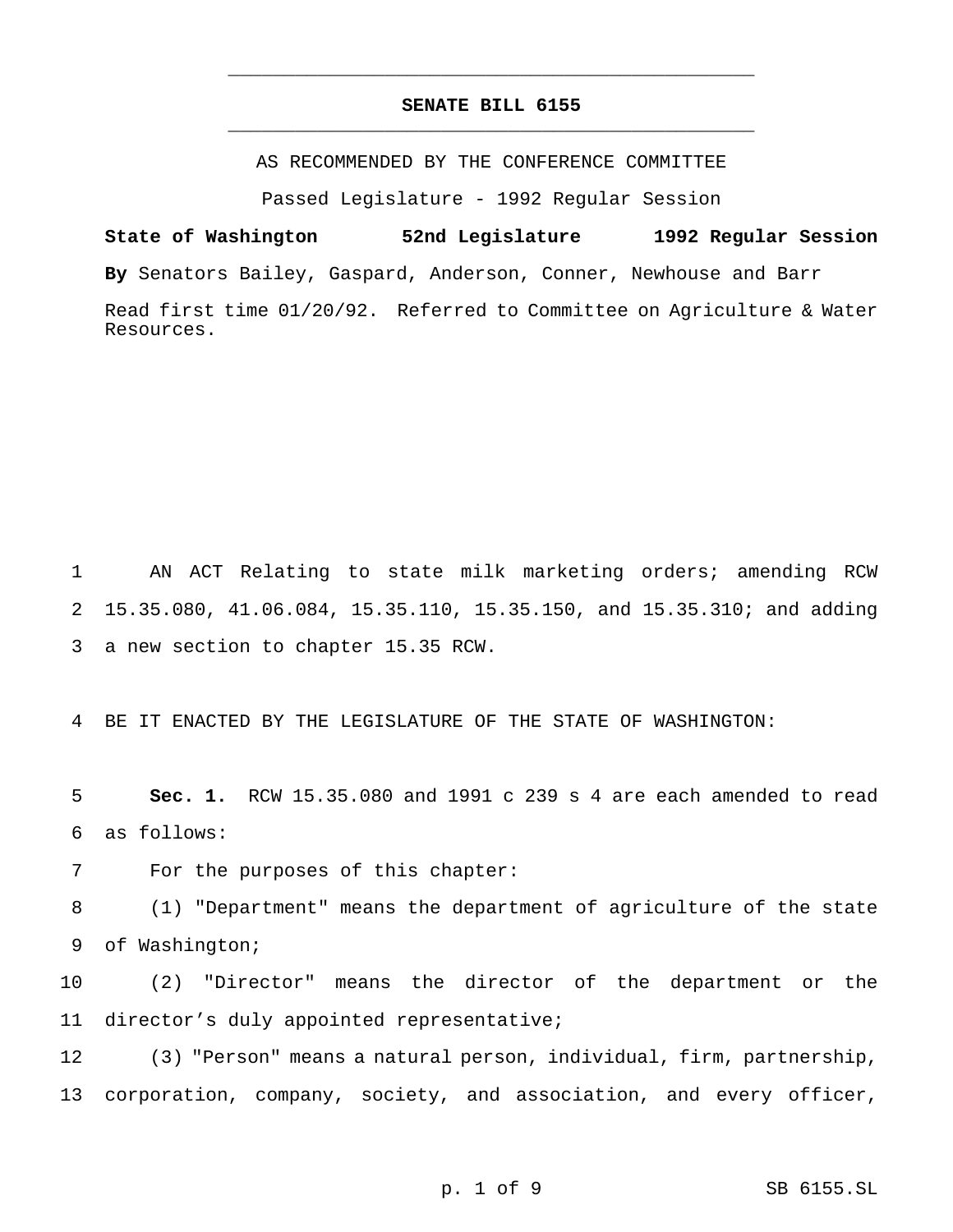1 agent, or employee thereof. This term shall import either the singular 2 or plural as the case may be;

 (4) "Market" or "marketing area" means any geographical area within the state comprising one or more counties or parts thereof, or one or more cities or towns or parts thereof where marketing conditions are substantially similar and which may be designated by the director as 7 one marketing area;

8 (5) "Milk" means all fluid milk <u>from cows</u> as defined in ((chapters 9 15.32 and 15.36)) RCW 15.36.011 as enacted or hereafter amended and 10 rules adopted thereunder;

11 (6) "Milk products" includes any product manufactured from milk or 12 any derivative or product of milk;

13 (7) "Milk dealer" means any person engaged in the handling of milk 14 in his or her capacity as the operator of a milk plant<u>, as that term is</u> 15 defined in RCW 15.36.040 as enacted or hereafter amended and rules 16 adopted thereunder:

17 (a) Who receives milk in an unprocessed state from dairy farms, and 18 who processes milk into milk or milk products; and

19 (b) Whose milk plant is located within the state or ((<del>of any other</del> 20 plant)) from ((which)) whose milk plant milk or milk products that are 21 produced at least in part from milk from producers are disposed of to 22 any place or establishment within a marketing area;

23 (8) "Producer" means a person producing milk within this state for 24 sale under a grade A milk permit issued by the department under the 25 provisions of chapter 15.36 RCW as enacted or hereafter amended;

26 (9) "Classification" means the classification of milk into classes 27 according to its utilization by the department;

28 (10) The terms "plan," "market area and pooling arrangement," 29 "market area pooling plan," "market area and pooling plan," "market 30 pool," and "market plan" all have the same meaning;

SB 6155.SL p. 2 of 9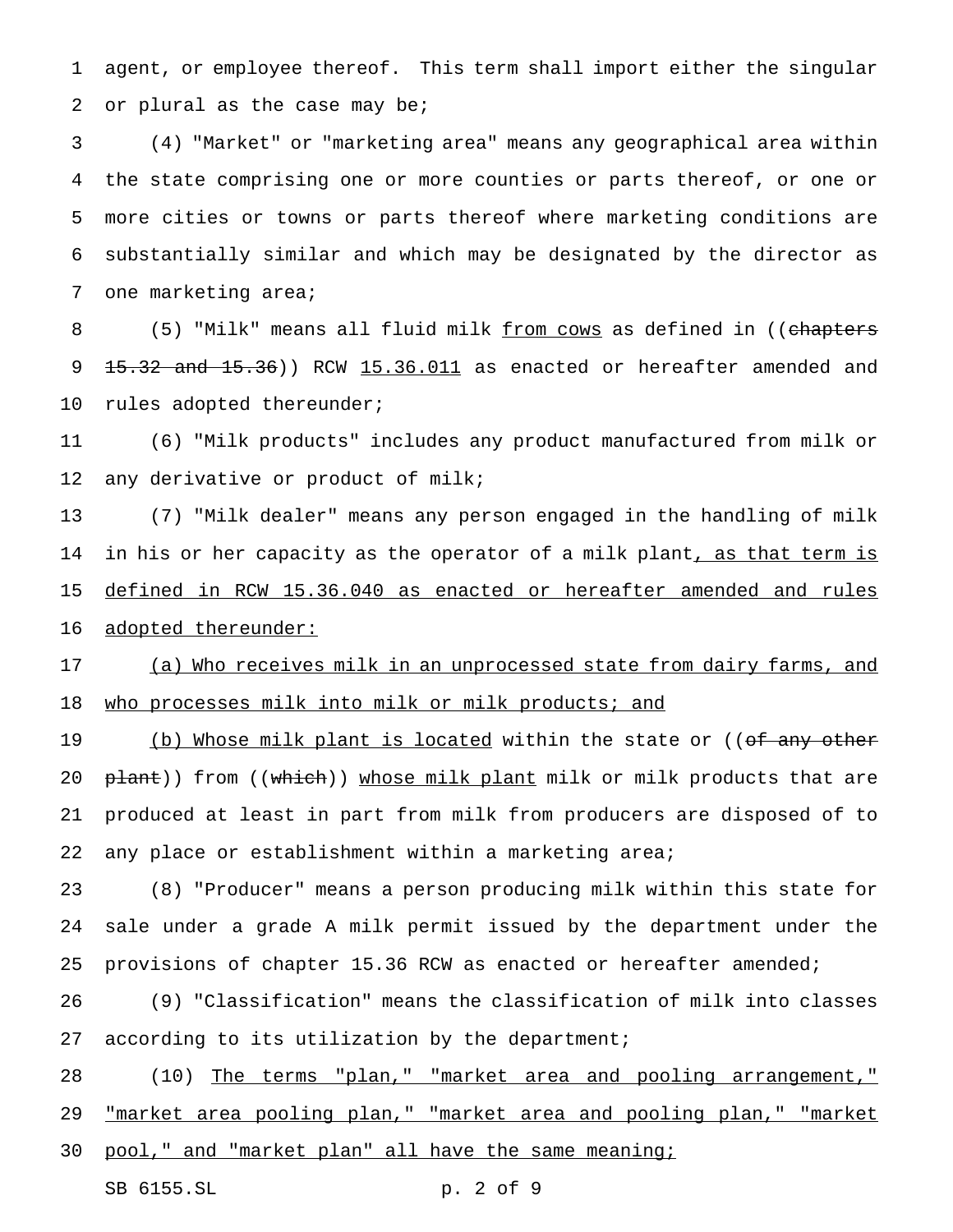(11) "Producer-dealer" means a producer who engages in the production of milk and also operates a plant from which an average of more than three hundred pounds daily of milk products, except filled milk, is sold within the marketing area and who has been so designated by the director. A state institution which processes and distributes milk of its own production shall be considered a producer-dealer for purposes of this chapter, but the director may by rule exempt such state institutions from any of the requirements otherwise applicable to producer-dealers.

 NEW SECTION. **Sec. 2.** A new section is added to chapter 15.35 RCW to read as follows:

 (1) Not less than sixty days before a referendum creating a market area and pooling plan with quotas is to be conducted under RCW 15.35.110, the director shall notify each producer-dealer regarding the referendum. Any producer-dealer may choose to vote on the referendum and each choosing to do so shall notify the director in writing of this choice not later than thirty days before the referendum is conducted. Such a producer-dealer and any person who becomes a producer-dealer or producer by acquiring the quota of such a producer-dealer shall be a fully regulated producer under such an approved plan and shall receive a quota which is not less than the sales of milk in fluid form from the producer facilities during the reference period used by the director in determining quotas for producers. Such a producer-dealer shall also be a fully regulated dealer under the terms of such an approved plan. RCW 15.35.310(1) does not apply to a producer-dealer who is subject to regulation under this subsection.

 (2) If a person was not a producer-dealer at the time notice was provided to producer-dealers under subsection (1) of this section regarding a referendum on a proposed market area and pooling plan with

p. 3 of 9 SB 6155.SL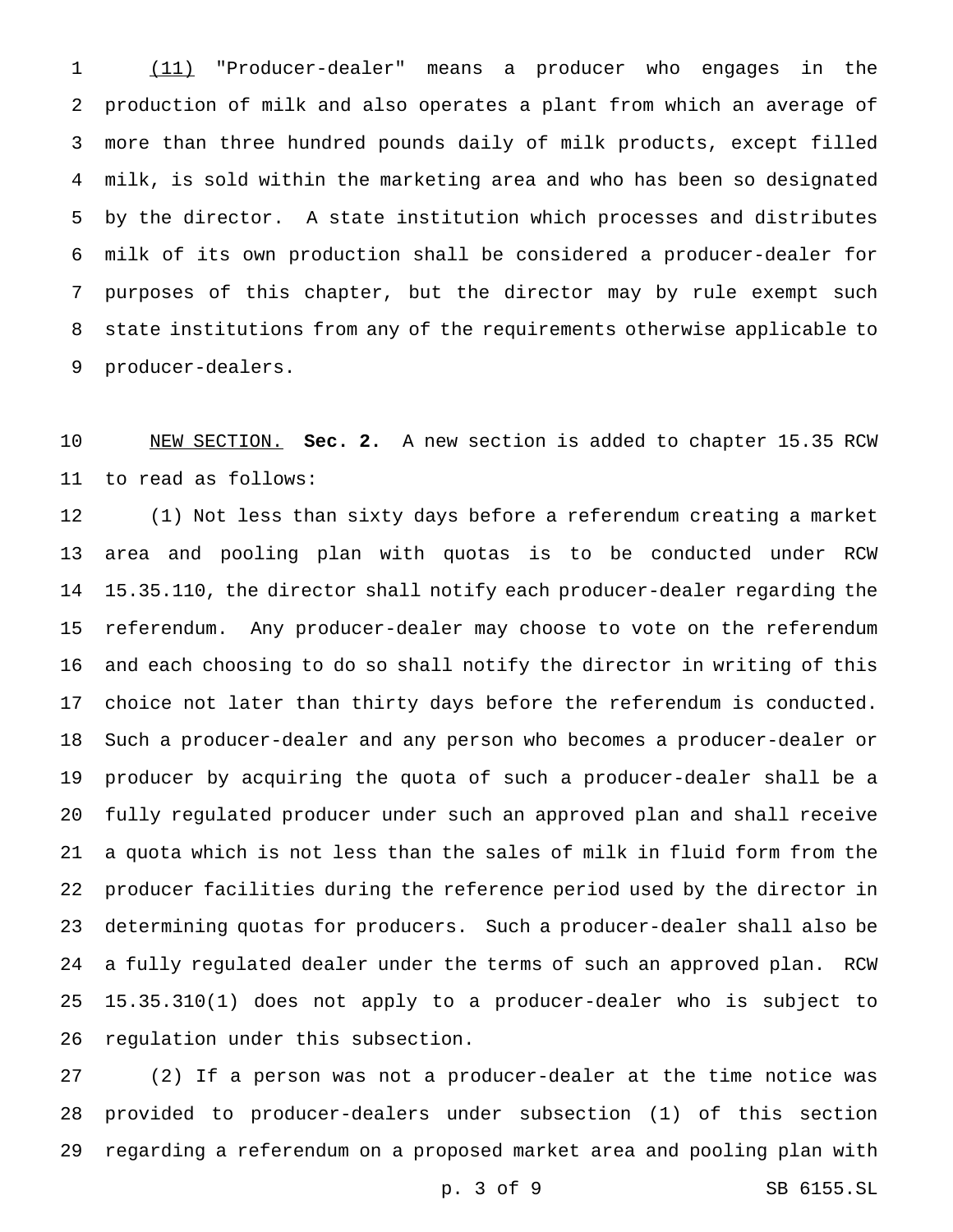quotas, the plan was approved by referendum, and the person subsequently became a producer-dealer (other than by virtue of the person's acquisition of the quota of a producer-dealer who is fully regulated under the plan), the person is subject to all of the terms of the plan for producers and dealers during the duration of the plan and RCW 15.35.310(1) does not apply to such a person with regard to that plan.

 (3) This subsection applies: To a person who was a producer-dealer at the time the notice was provided to producer-dealers under subsection (1) of this section regarding a referendum which was approved and who did not notify the director under subsection (1) of this section to vote in that referendum; and to a person who acquires the facility of such a person.

 If such a person's sales of milk in fluid form subsequent to the adoption of the plan increases such that those sales in any year are more than fifty percent greater than the sales of milk in fluid form from the producer facilities during any of the previous five years, RCW 15.35.310(1) does not apply to that person with regard to that plan. Such a producer-dealer shall be a fully regulated producer under such an approved plan and shall receive a quota which is not less than the producer-dealer's sales of milk in fluid form during the reference period used by the director in determining quotas for producers. Such a producer-dealer shall also be a fully regulated dealer under the terms of such an approved plan.

 If changes are made, on a market area-wide basis, to the quotas established under the plan, the director shall by rule adjust the fifty percent limitation provided by this section by an equivalent amount.

 **Sec. 3.** RCW 41.06.084 and 1990 c 37 s 2 are each amended to read as follows:

SB 6155.SL p. 4 of 9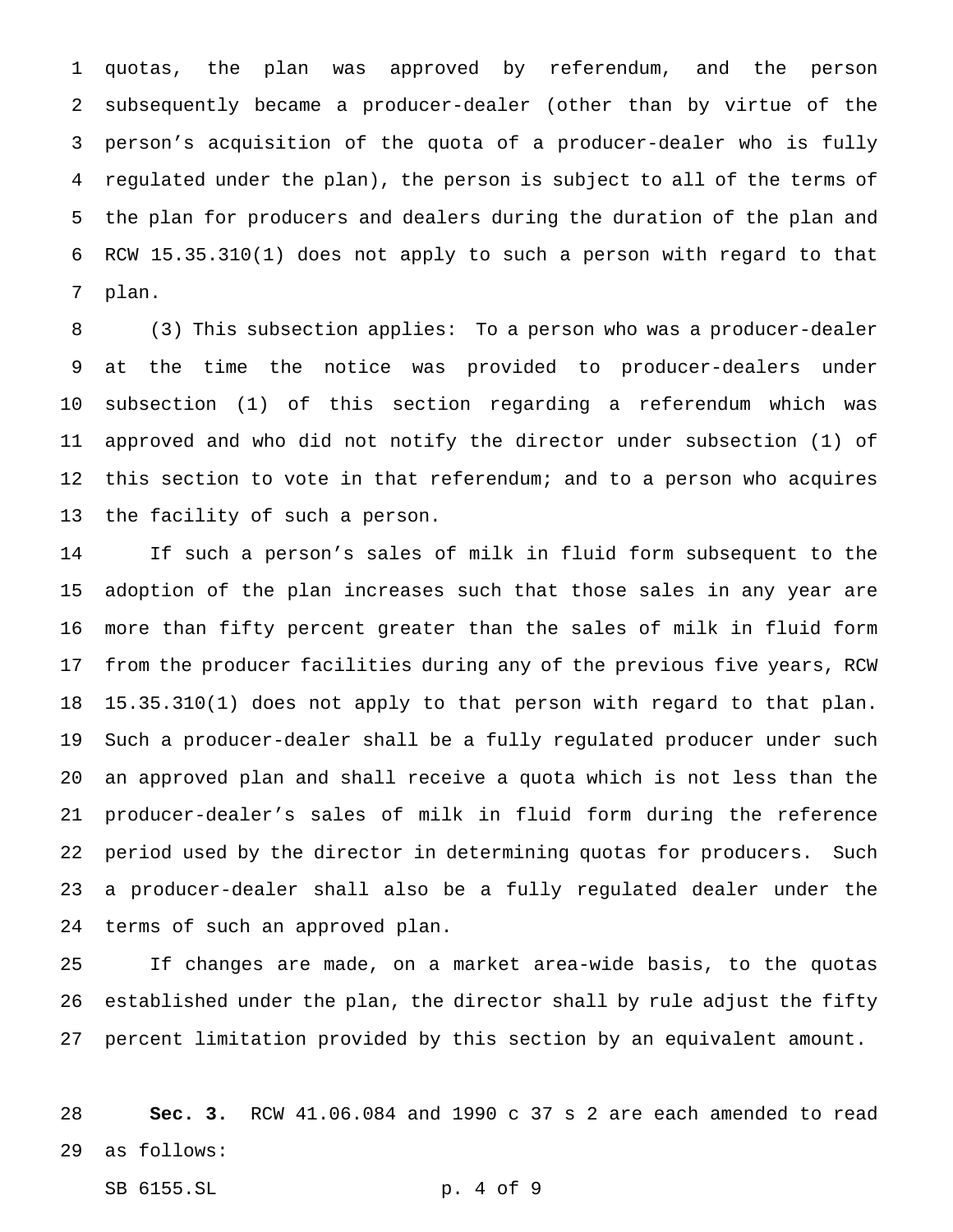In addition to the exemptions set forth in RCW 41.06.070, the provisions of this chapter shall not apply in the department of agriculture to the director, the director's confidential secretary, the 4 deputy director, not more than eight assistant directors, ((and)) the 5 state veterinarian, and the milk pooling administrator employed under RCW 15.35.100.

 **Sec. 4.** RCW 15.35.110 and 1991 c 239 s 8 are each amended to read as follows:

 (1) The director, either upon his or her own motion or upon petition by ten percent of the producers in any proposed area, shall conduct a hearing to determine whether to establish or discontinue a market area pooling arrangement. Upon determination by the director that in order to satisfy the purposes of this chapter a pooling arrangement should be established, a referendum of affected individual producers and milk dealers shall be conducted by the department.

 (2) In order for the director to establish a market area and pooling plan:

18 (a) Sixty-six and two-thirds percent of the producers and producer-19 dealers that vote must be in favor of establishing a market area and 20 pooling plan; ((<del>and</del>))

21 (b) Sixty-six and two-thirds percent of the milk dealers and 22 producer-dealers that vote must be in favor of establishing a market 23 area and pooling plan<sub>j</sub> and

 (c) Producer-dealers providing notice to the director under section  $2(1)$  of this act, shall be authorized to vote both as producers and as milk dealers.

 The director, within sixty days from the date the results of the referendum are filed with the secretary of state, shall establish a market pool in the market area, as provided for in this chapter.

p. 5 of 9 SB 6155.SL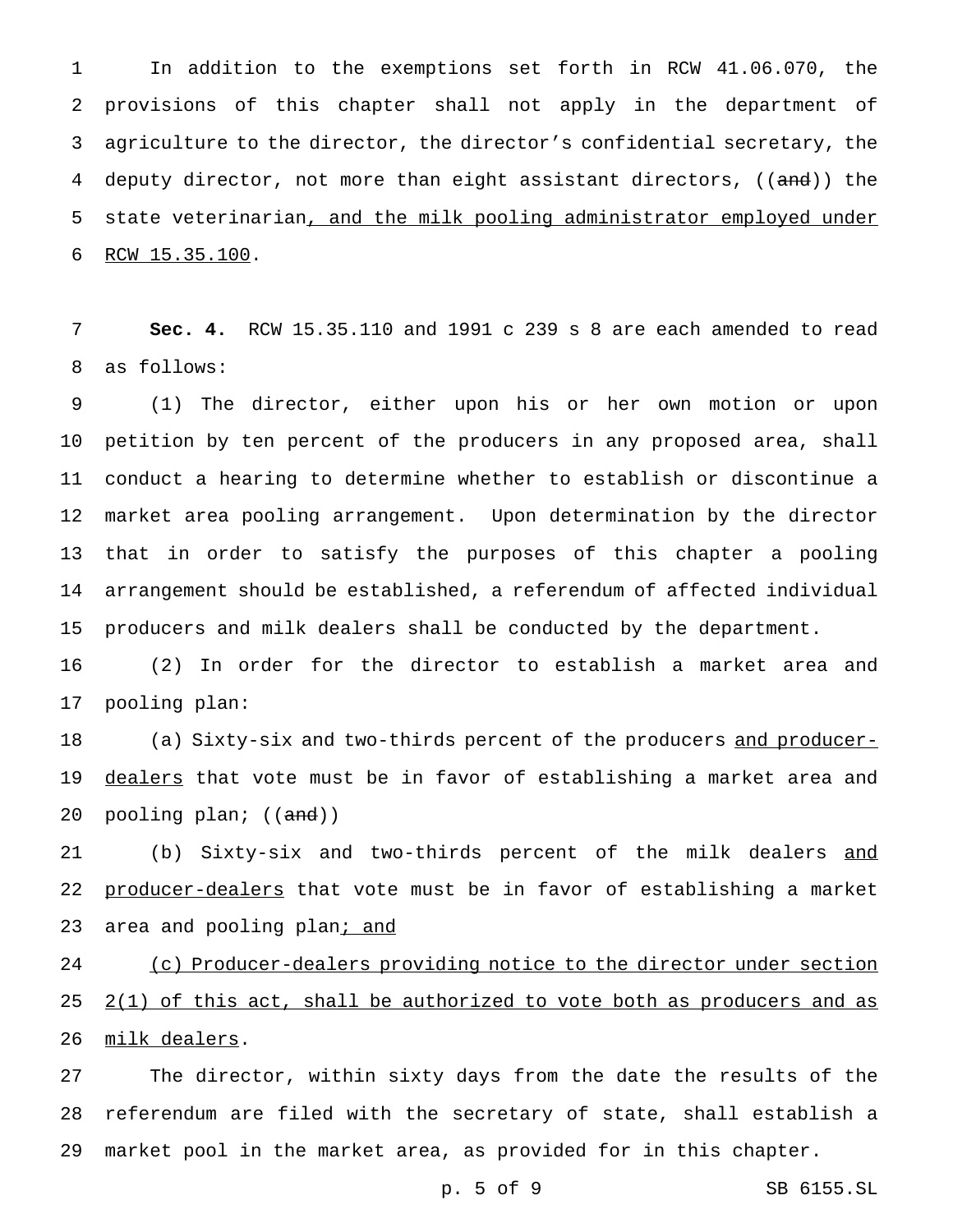(3) If fifty-one percent of the producers and producer-dealers voting representing fifty-one percent of the milk produced in the market area vote to terminate a pooling plan, the director, within one hundred twenty days, shall terminate all the provisions of said market area and pooling arrangement.

 (4) A referendum of affected producers, producer-dealers, and milk dealers shall be conducted only when a market area pooling arrangement 8 is to be established ((or terminated)). Only producers and producer-9 dealers who are subject to the plan may vote on the termination of a 10 <u>pooling plan.</u>

 **Sec. 5.** RCW 15.35.150 and 1991 c 239 s 11 are each amended to read as follows:

 (1) Under a market pool and as used in this section, "quota" means 14 a producer's or producer-dealer's portion of the total sales of milk in fluid form in a market area plus a reserve determined by the director. (2) The director may in each market area subject to a market plan 17 establish each producer's and each producer-dealer's initial quota in 18 the market area. Such initial quotas shall be determined by the department after due notice and the opportunity for a hearing as provided in chapter 34.05 RCW. In making this determination, consideration shall be given to a history of the producer's production 22 record. In no case shall a producer-dealer receive as a quota an 23 amount which is less than his or her fluid milk sales for the reference 24 period used by the director in determining quotas for other producers. In any system of establishing quotas, provision shall be made for new producers to qualify for allocation of quota in a reasonable proportion and for old and new producers to participate in any new increase in fluid milk sales in a reasonable proportion. The director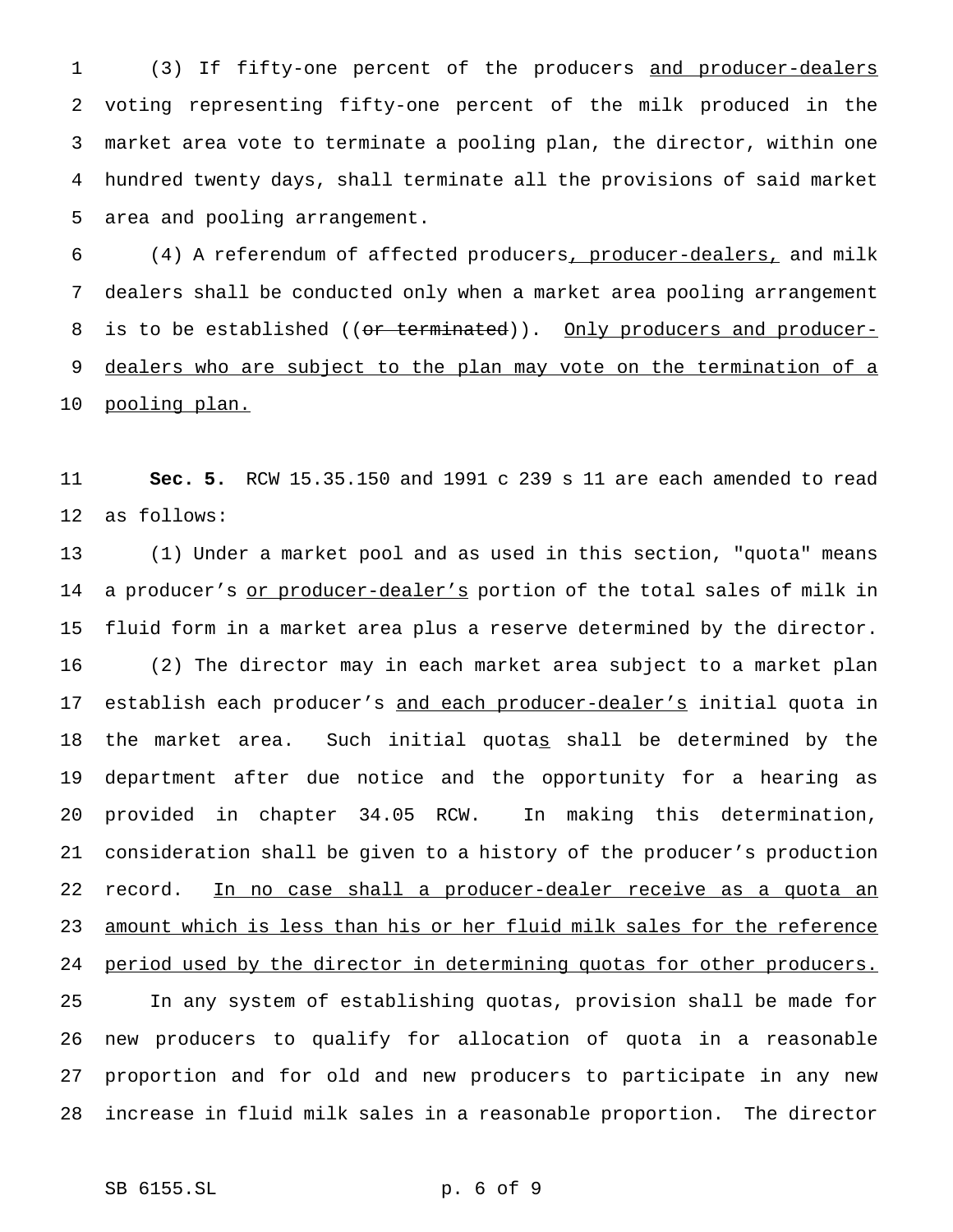may establish a method to proportionately decrease quota allocations in the event decreases in fluid milk consumption occur.

 All subsequent changes or new quotas issued shall be determined by the department after due notice and the opportunity for a hearing as provided in chapter 34.05 RCW.

 **Sec. 6.** RCW 15.35.310 and 1991 c 239 s 16 are each amended to read as follows:

8 (1) Except as provided in section 2 of this act, the provisions of this chapter shall not apply to persons designated as producer-dealers, except that:

 (a) The director may require pursuant to RCW 15.35.100 any information deemed necessary to verify a producer-dealer's status as a 13 producer-dealer; and

 (b) A producer-dealer shall comply with all requirements of this chapter applicable to milk dealers, except those which the director may deem unnecessary.

 (2) The director shall upon request designate producer-dealers and adopt rules governing eligibility for designation of a producer-dealer and cancellation of such designation. To receive such designation, a producer-dealer shall, at a minimum:

 (a) In its capacity as a handler, have and exercise complete and exclusive control over the operation and management of a plant at which it handles and processes milk received from its own milk production resources and facilities as designated in subsection (4)(a) of this section, the operation and management of which are under the complete and exclusive control of the producer-dealer in its capacity as a dairy farmer;

 (b) Neither receive at its designated milk production resources and facilities nor receive, handle, process, or distribute at or through

p. 7 of 9 SB 6155.SL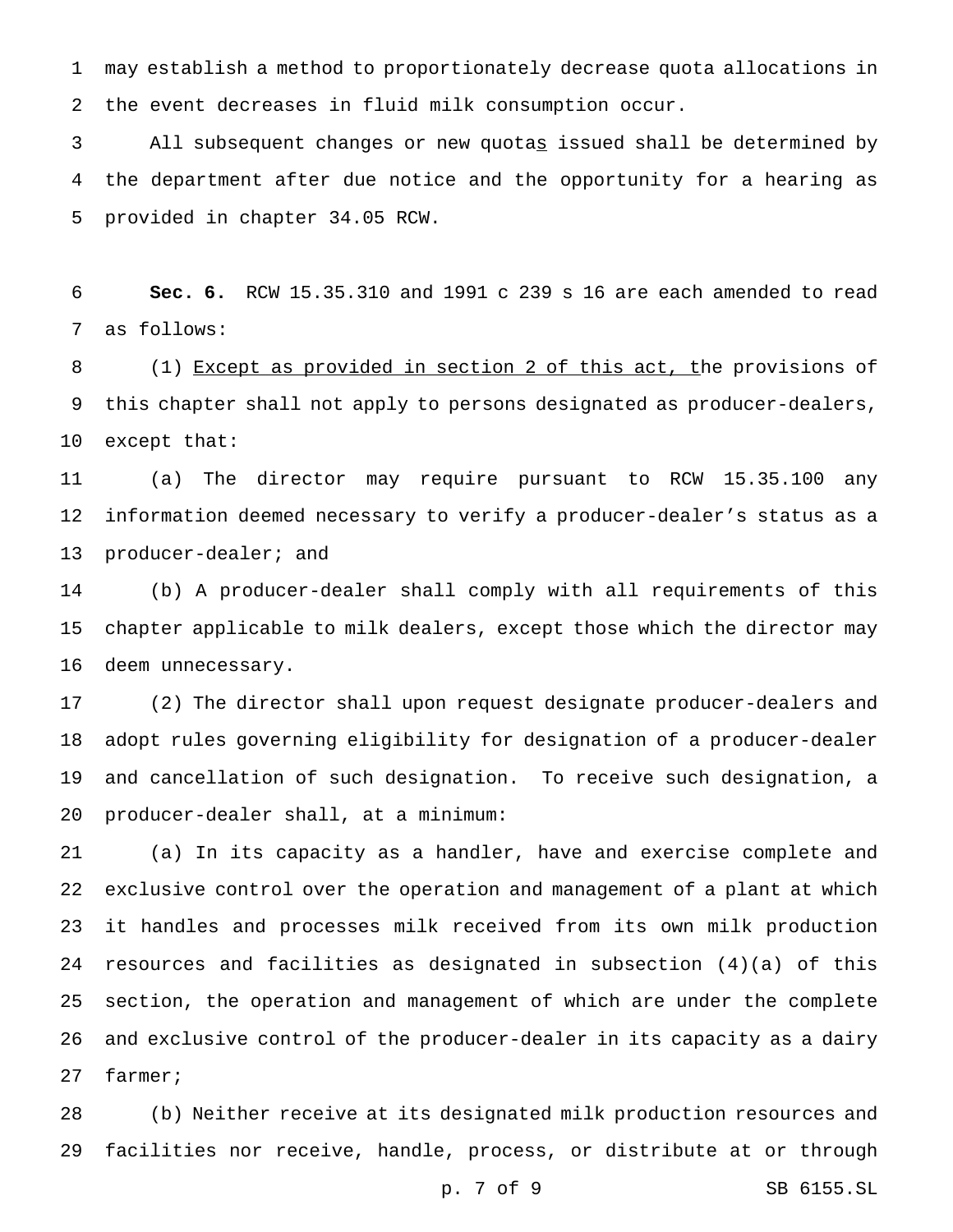any of its milk handling, processing, or distributing resources and facilities, as designated in subsection (4)(b) of this section, milk products for reconstitution into fluid milk products, or fluid milk products derived from any source other than (i) its designated milk production resources and facilities, (ii) other milk dealers within the limitation specified in subsection (2)(e) of this section, or (iii) nonfat milk solids which are used to fortify fluid milk products;

 (c) Neither be directly nor indirectly associated with the business control or management of, nor have a financial interest in, another dealer's operation; nor shall any other dealer be so associated with the producer-dealer's operation;

 (d) Not allow milk from the designated milk production resources and facilities of the producer-dealer to be delivered in the name of 14 another person as producer milk to another handler; and

 (e) Not handle fluid milk products derived from sources other than the designated milk production facilities and resources, except for fluid milk product purchased from pool plants which do not exceed in the aggregate a daily average during the month of one hundred pounds.

 (3) Designation of any person as a producer-dealer following a cancellation of its prior designation shall be preceded by performance in accordance with subsection (2) of this section for a period of one month.

 (4) Designation of a person as a producer-dealer shall include the determination and designation of the milk production, handling, processing, and distributing resources and facilities, all of which shall be deemed to constitute an integrated operation, as follows:

 (a) As milk production resources and facilities: All resources and facilities, milking herd, buildings housing such herd, and the land on which such buildings are located, used for the production of milk: